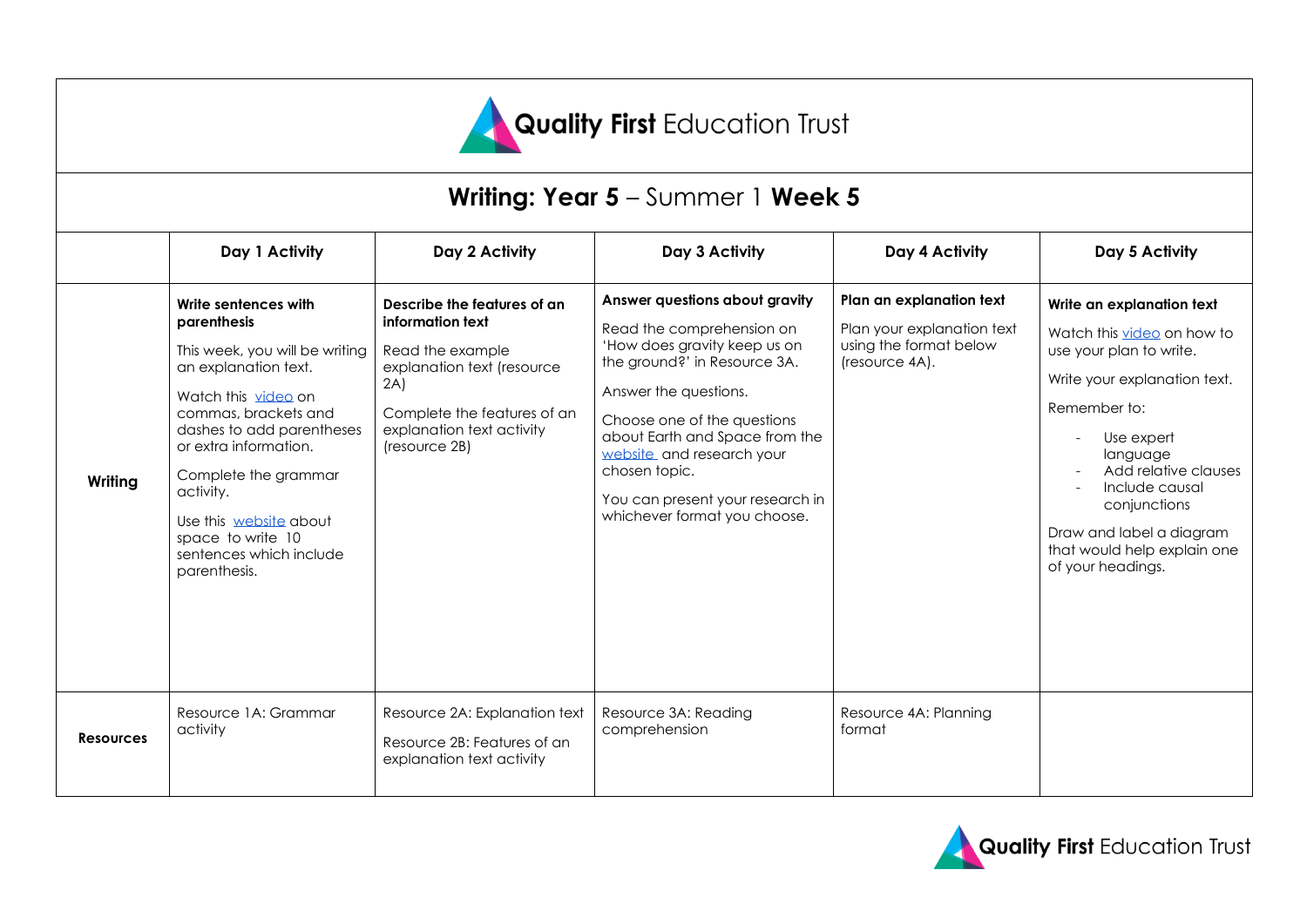

# **Reading: Year 5 –** Summer 1 **Week 5**

|                            |                                               |        | Day 1 Activity                                                                                                                    | Day 2 Activity                                            | Day 3 Activity                                                                                  | Day 4 Activity                                                                              | Day 5 Activity                                                             |  |  |
|----------------------------|-----------------------------------------------|--------|-----------------------------------------------------------------------------------------------------------------------------------|-----------------------------------------------------------|-------------------------------------------------------------------------------------------------|---------------------------------------------------------------------------------------------|----------------------------------------------------------------------------|--|--|
| R<br>е<br>a<br>d<br>n<br>g | Whole<br>class                                |        | Chapter 16 - Narrative<br>continued by the Doctor:<br>How the Ship was<br>Abandoned                                               | Chapter 17 - The Jolly<br><b>Boat's Last Trip</b>         | Chapter 18 - Narrative<br>continued by the Doctor:<br>End of the First Day's<br><b>Fighting</b> | Chapter 19 - Narrative<br>resumed by Jim Hawkins:<br>The Garrison in the<br>Stockade        | Chapter 20 - Silver's Embassy                                              |  |  |
|                            | n<br>d<br>$\mathsf{e}$                        | $\ast$ | The Fisherman and His Wife<br>Pages 1-6                                                                                           | The Fisherman and His Wife<br><b>Pages 7-12</b>           | The Fisherman and His Wife<br>Pages 13-19                                                       | The Fisherman and His Wife<br>Pages 20-25                                                   | The Fisherman and His Wife<br>Pages 25-31                                  |  |  |
|                            | p<br>$\boldsymbol{\rm e}$<br>n<br>d<br>e<br>n | $**$   | <b>The Story Behind Maps</b><br>Which way should we go?                                                                           | <b>The Story Behind Maps</b><br>The history of map making | <b>The Story Behind Maps</b><br>Famous map makers                                               | <b>The Story Behind Maps</b><br>Latitude, longitude and<br>map projections<br>Reading a map | <b>The Story Behind Maps</b><br>Common types of maps<br>The future of maps |  |  |
|                            |                                               | $***$  | <b>Football Shake Up</b><br>Chapter 1                                                                                             | <b>Football Shake Up</b><br>Chapter 2 and 3               | <b>Football Shake Up</b><br>Chapter 4 and 5                                                     | <b>Football Shake Up</b><br>Chapter 6 and 7                                                 | <b>Football Shake Up</b><br>Chapter 8 and 9                                |  |  |
| <b>Spelling</b>            |                                               |        | category, cemetery, committee, communicate, community                                                                             |                                                           |                                                                                                 |                                                                                             |                                                                            |  |  |
|                            |                                               |        | Challenge – choose 5 more words from the year 5 spelling list and practise spelling those, Use the school strategies to help you. |                                                           |                                                                                                 |                                                                                             |                                                                            |  |  |

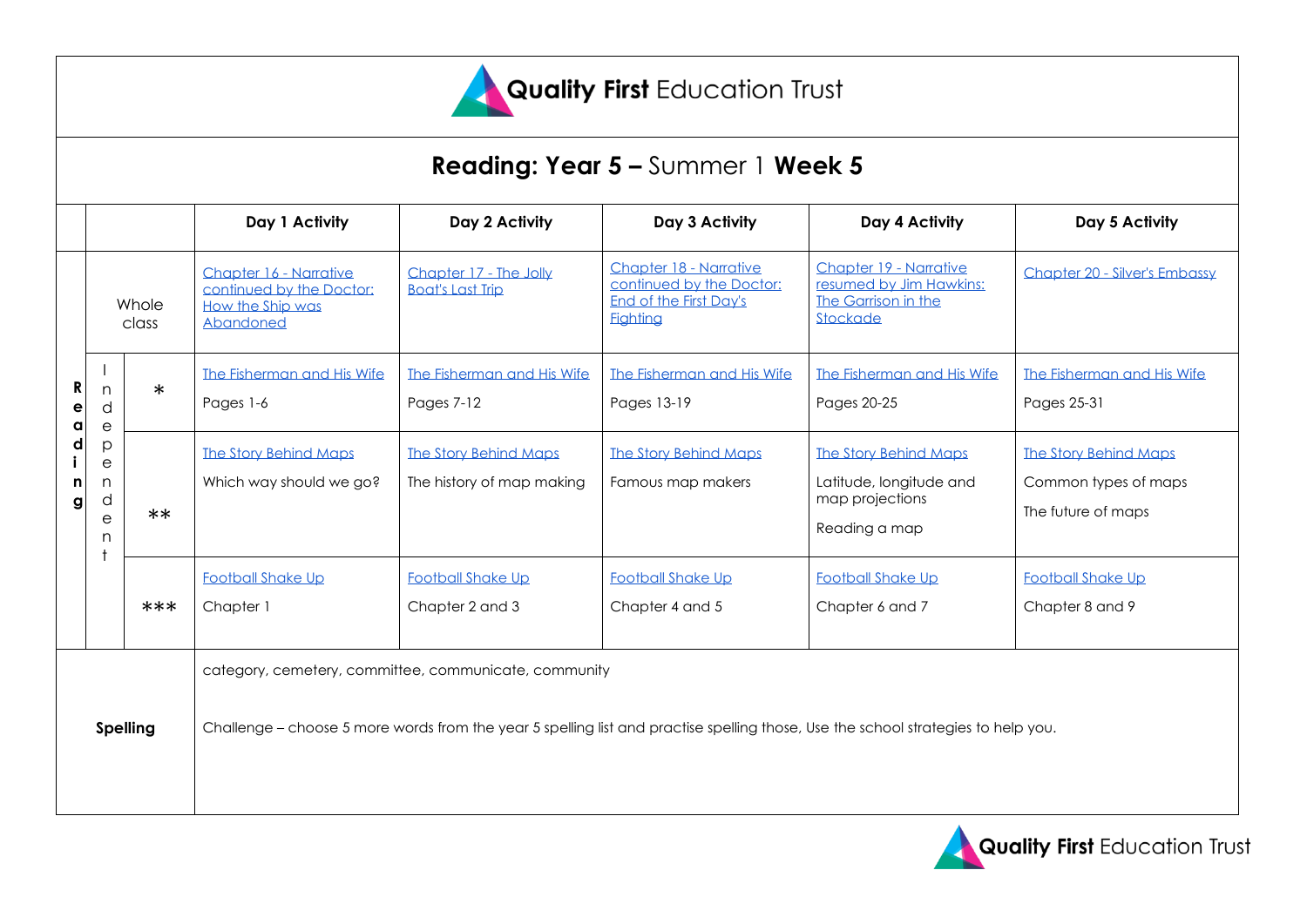## **Resource 1A: Grammar activity**

Look at these sentences and underline the relative clause:

- 1. Mercury, which is the planet closest to the sun, is the smallest planet in the Solar System.
- 2. Saturn which was named after the Roman god of farming - has thousands of rings.
- 3. The Earth (which is made up of over 70% water) only has one moon.

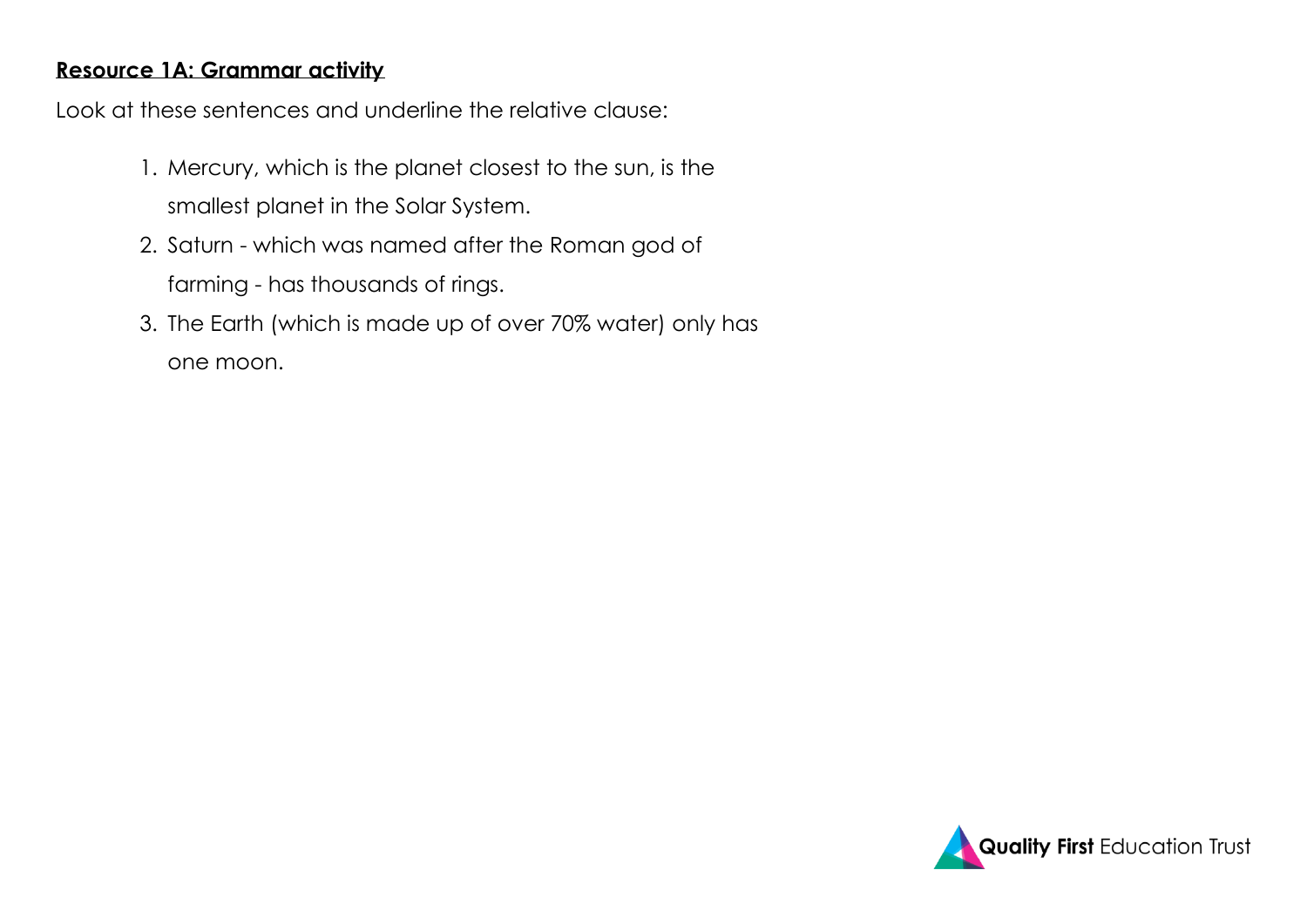## **Why do we have day and night?**

Everyone has experienced day and night. Why do we have it? This text will explain about the Earth's rotation, why we have day and night and why the sun appears to move in the sky.

# **How does the Earth move?**

The Earth, which is a **sphere**, **rotates** as it **orbits** the sun. It spins on its **axis** (an imaginary line passing through the North and South poles) but people cannot feel this movement because it turns smoothly and at the same speed. The Earth takes a whole day- which is 24 hours- to make a complete turn.

# **When do we have day and night?**

When Britain faces the sun, it is daytime in London. This is because the side of Earth that Britain is on, will be receiving the sun's light. Meanwhile, it would be night time in Honolulu as Hawaii is facing away from the sun. As the Earth continues to rotate, at

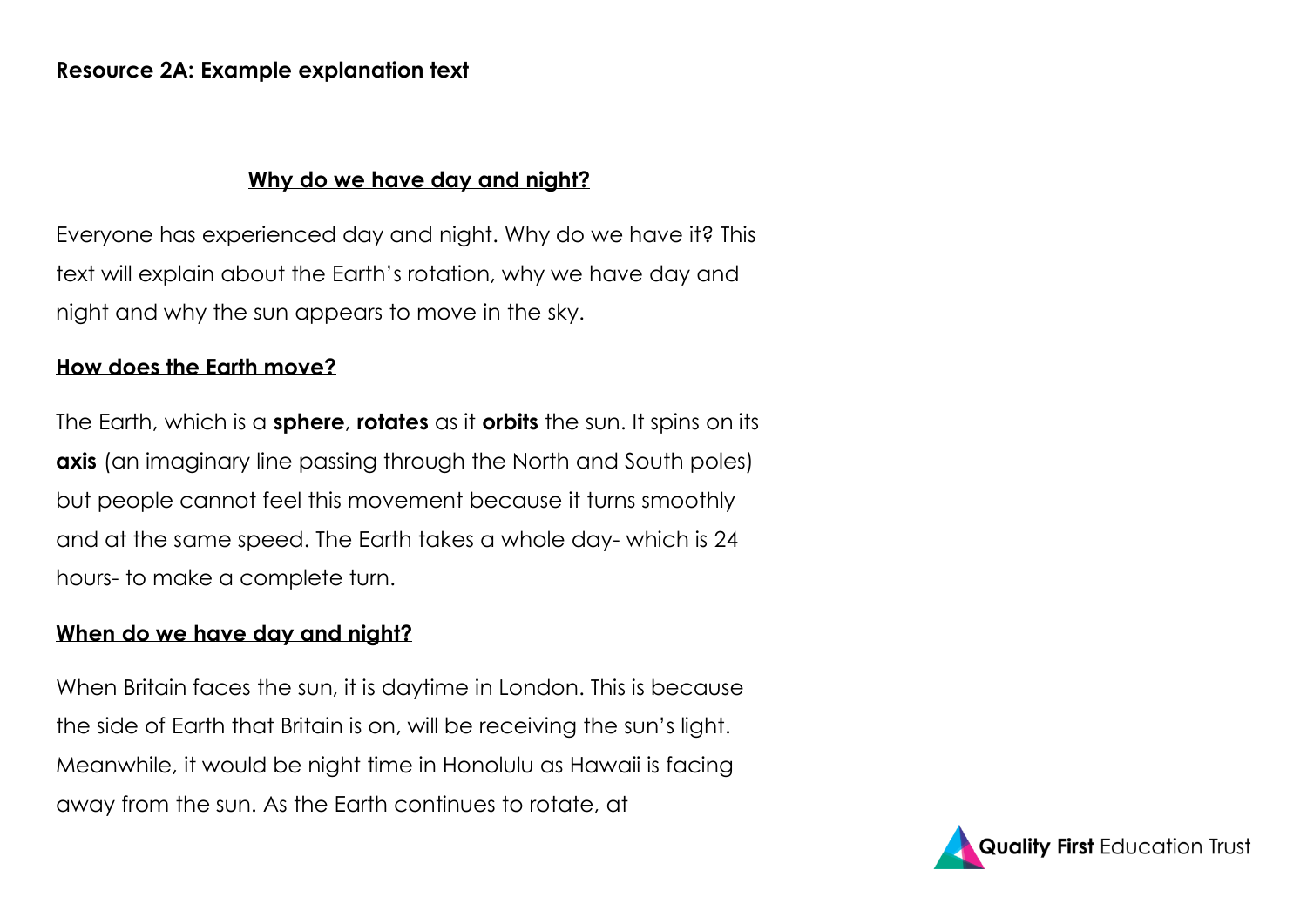approximately 1000 miles per hour, Britain will face away from the sun. Consequently, it will be night time in London.

### **Why does the sun appear to move?**

Many children believe that we have day and night because the sun moves, rising and setting. This is not actually correct: the sun only appears to move across the sky. It seems to rise in the East in the morning and set in the West

in the evening. This is actually because the Earth is spinning towards the east and the sun is not moving.



### **Glossary:**

Orbit: the path an object takes when it goes around a star

Rotate: to turn about an axis or centre

Sphere: an object shaped like a ball

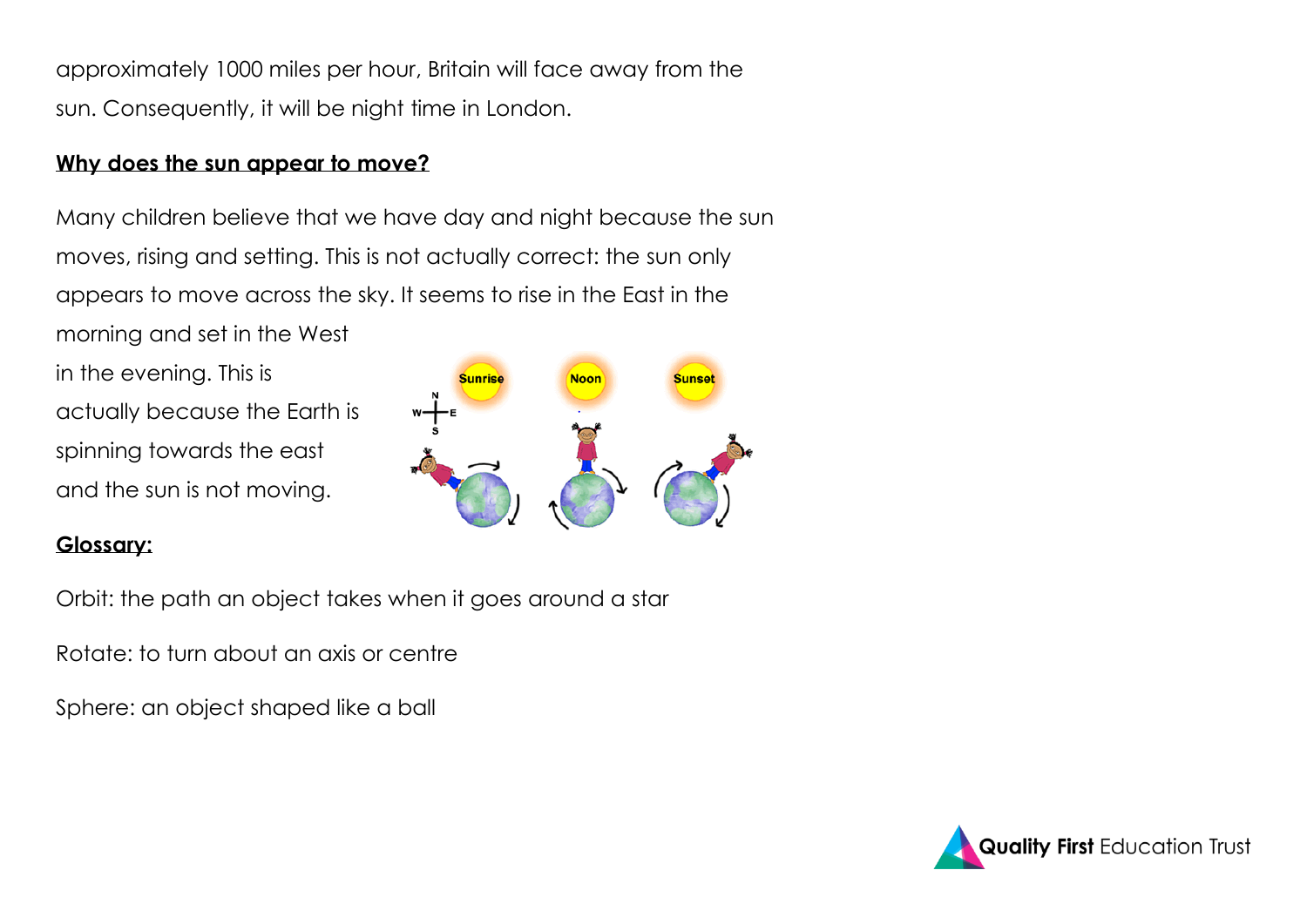# **Resource 2B: Features of an explanation text activity**

Find the title and 1 subheading:

Title:

Subheading example:

Find 3 examples of present tense:

1)

2)

3)

Find 1 example of impersonal language (e.g. not using 'I' or 'you'):

1)

Find 3 examples of technical language:

1)

- 2)
- 3)

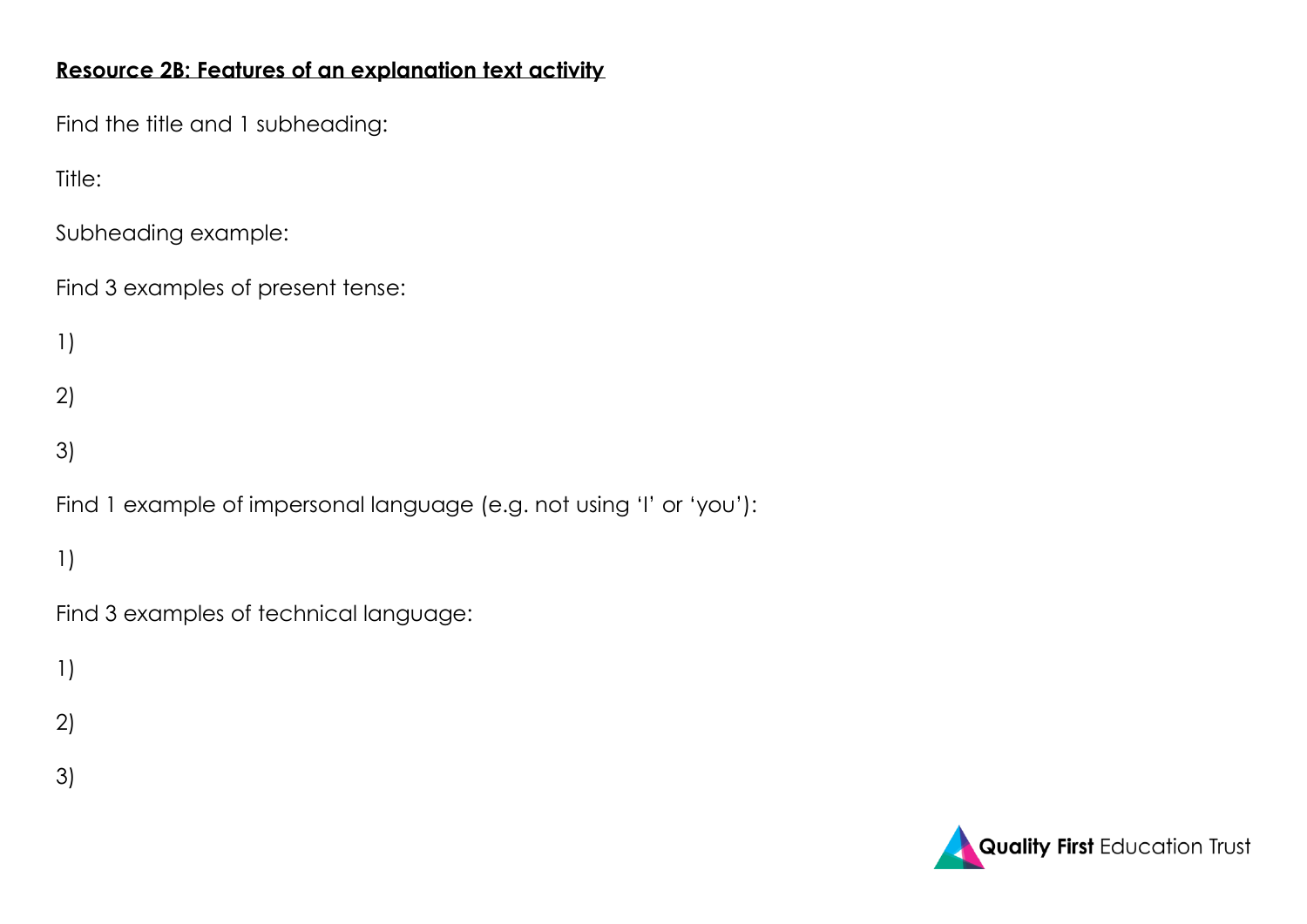```
Find 2 relative clauses:
```
1)

# 2)

Find 3 causal conjunctions (e.g. as a result, because, consequently, for this reason, therefore, due to)

1)

2)

3)

Sketch one diagram and caption that you might see in this text:

Is the glossary in chronological or alphabetical order?

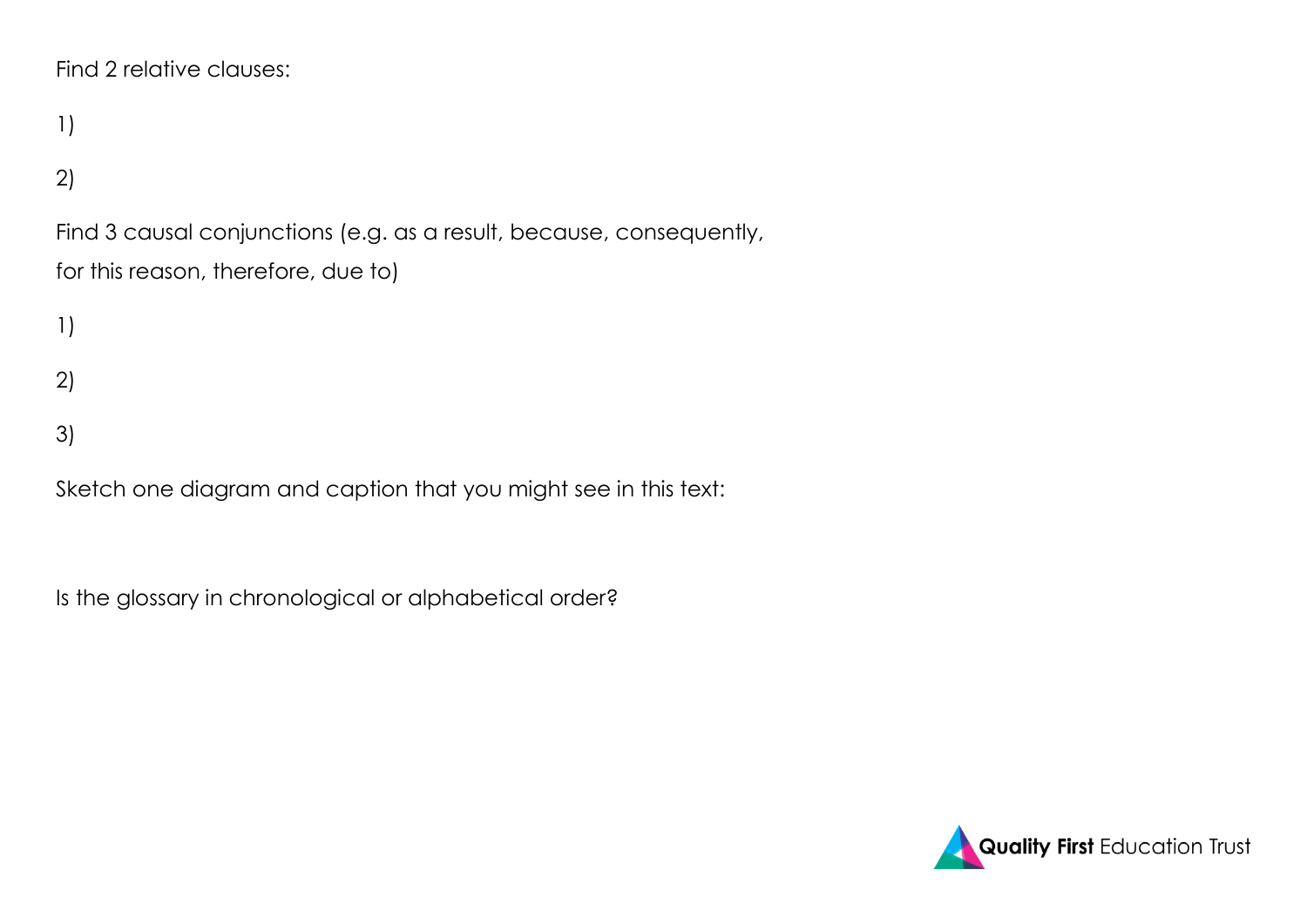#### **Resource 3A: Reading comprehension**

#### How does gravity keep us on the ground?

A force is a push or a pull on an object. All objects have a gravitational force, which pulls other objects towards them. The area within which an object's gravitational force has an effect is known as its 'gravitational field'. Only massive objects like planets are large enough for us to notice the effect of their gravitational fields. The Earth's gravitational field is like a friend who is with you all the time, without you realising – it stops you floating away into space.

#### Discovering the secrets of gravity

For a long time, people wondered about why things did not float away and why they fell to the ground when we drop them. The Ancient Greeks believed that objects were trying to find their natural place and that the planets were moved by invisible crystal spheres. It was not until the 16th and 17th century that scientists began to understand gravity. Galileo Galilei made some important discoveries about how objects move; for example, that if there was no friction, once an object began to move it would never stop! Isaac Newton then built on Galileo's work to discover his laws of motion and gravitation. It is said that when Newton saw an apple falling, he wondered if the force acting on the apple could be the same as the one acting on the moon and the planets!

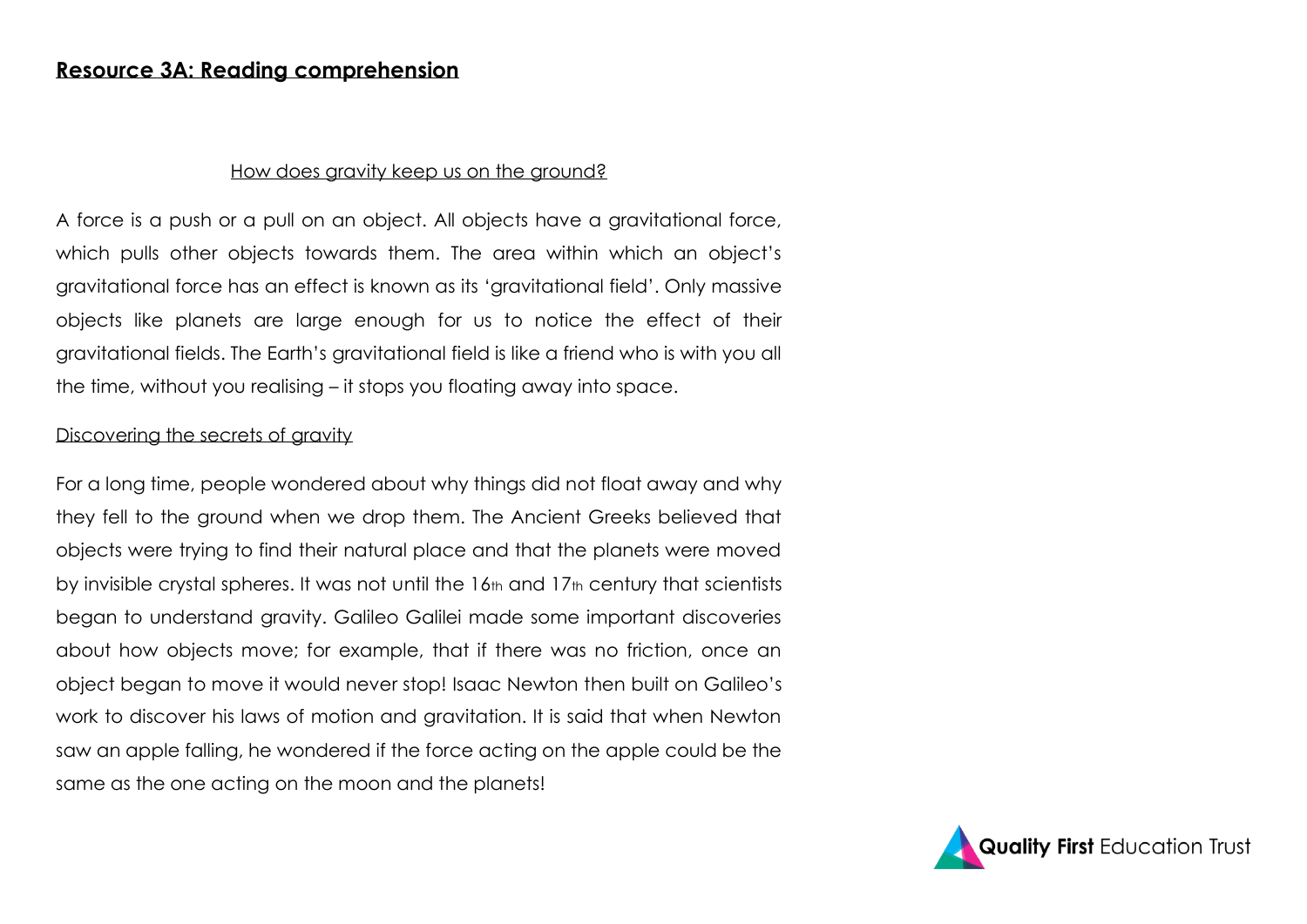#### What affects the gravitational force between objects?

The strength of the attraction between two objects depends on the size of the objects and how close they are to each other. The closer two objects are, the greater the strength of the attraction between them. Furthermore, the larger an object is, the greater its gravitational pull; in fact we only notice the effect of the gravitational force of massive objects like planets.

#### What does gravity help to explain?

The planets orbit (move around) the sun because of the sun's gravitational force. Earth's gravitational force ensures that objects do not just float off into space, as well as attracting the moon so that it orbits around the Earth. The moon's gravitational force explains why the oceans have tides. The water in the Earth's oceans is drawn towards the moon by the moon's gravitational force.

#### Mass and Weight

When most people talk about their 'weight', what they are really talking about is their 'mass'. Mass is measured in grams and kilograms and is always the same for an object, no matter where the object is. Mass is a measure of the amount of matter (stuff) that an object contains. Weight is actually a force caused by

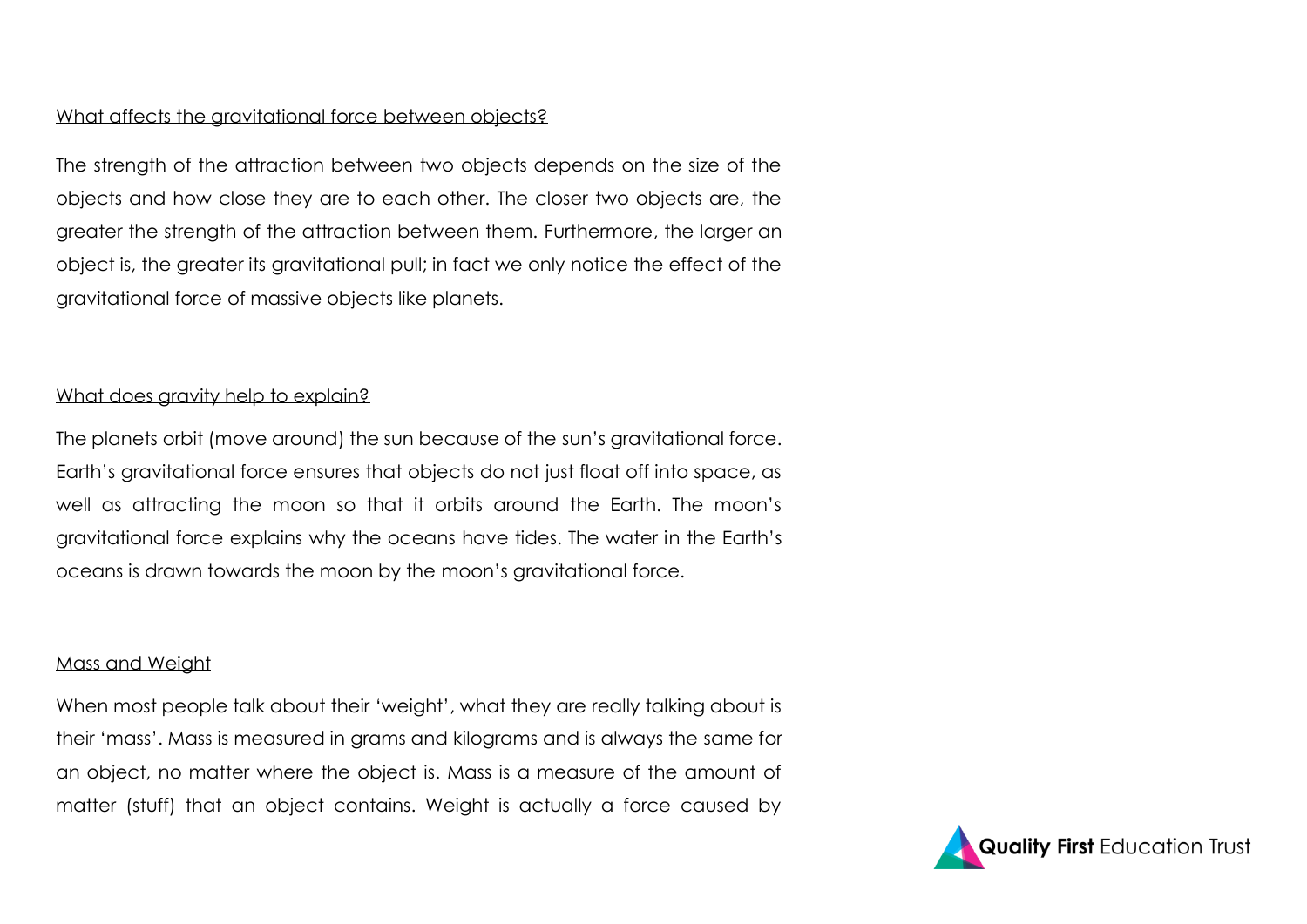gravity. Weight is a measure of the pull of gravity on an object's mass and is measured in Newtons (after Isaac Newton!). An object's weight will be different in different places. On the moon an object's weight is only one-sixth of what it is on Earth (because the moon is much smaller than the Earth), whereas on Jupiter an object's weight would be more than two and a half times as much (because Jupiter is much bigger than the Earth).

#### What happens without aravity?

The easiest way to see how gravity affects people and objects is to see what happens when gravity is absent. On Earth, people can take 'zero gravity' flights, where a plane travels quickly downwards to create a weightless environment. In space, astronauts can be weightless because they are not close enough to the Earth (or any other planet or moon) for the gravitational force of these bodies to have an effect on them.

#### Conclusion

Gravity is a crucial force for life on Earth and is responsible for the movements of all of the planets, the moon and the tides. It is only in the last several hundred years that scientists have understood how it works. Larger objects have a greater gravitational force and we only notice the effect of the gravitational force of massive objects like stars, planets and moons. The weight of objects changes

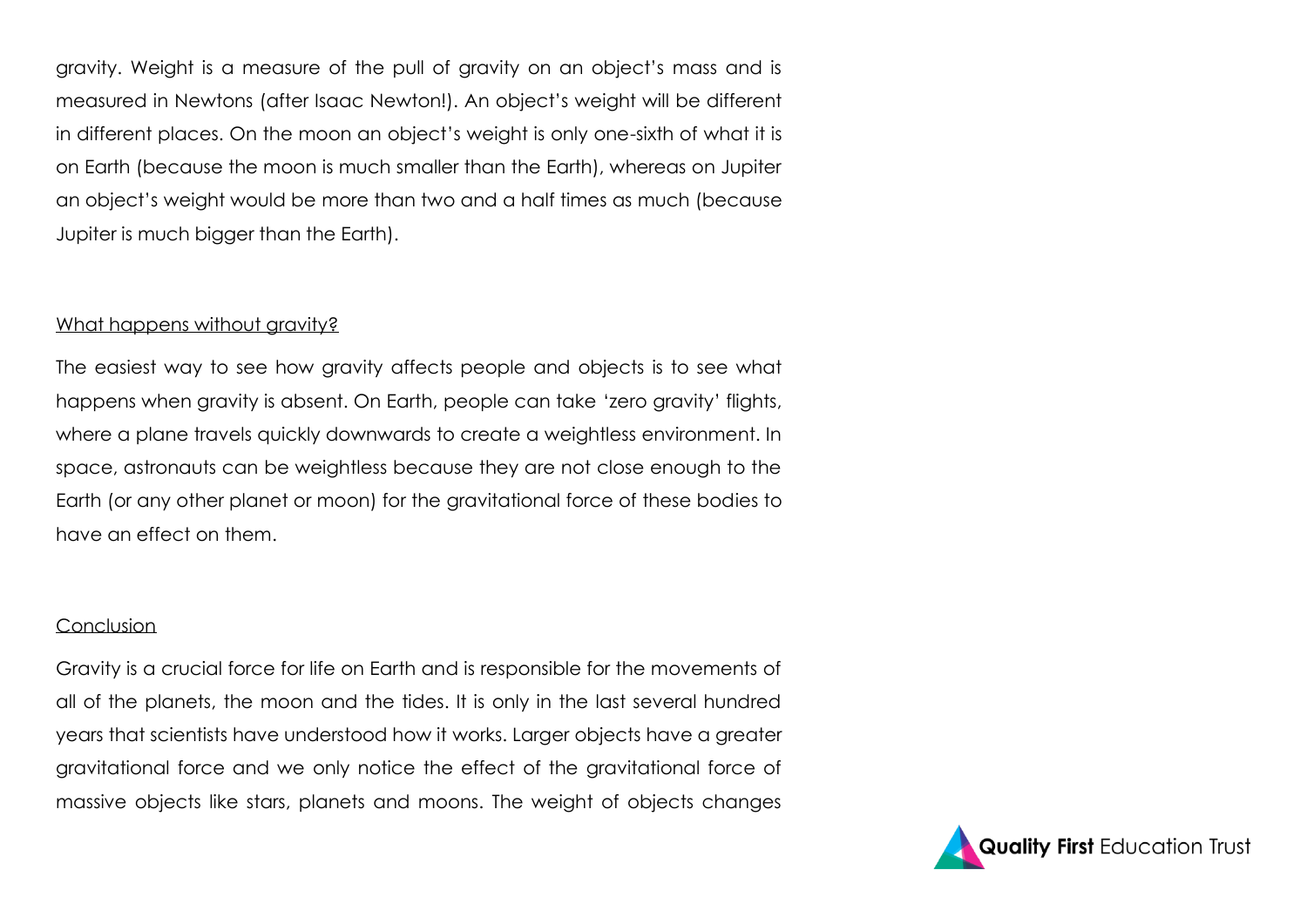depending where they are; on larger planets objects have a greater weight, whereas on smaller planets and moons, objects have a lower weight.

# **Resource 3B: Comprehension questions**

- 1. What is a force?
- 2. What is an object's gravitational field?
- 3. Which two scientists made important contributions to our understanding of gravity?
- 4. Which two factors affect the strength of the attraction between two

objects that is caused by gravity?

- 5. Name three things that gravity helps us to understand.
- 6. Give two differences between mass and weight.
- 7. Why does an object weigh less on the moon than on the Earth?
- 8. Name two ways in which people can 'escape' gravity?

# **Resource 4A: Planning format**

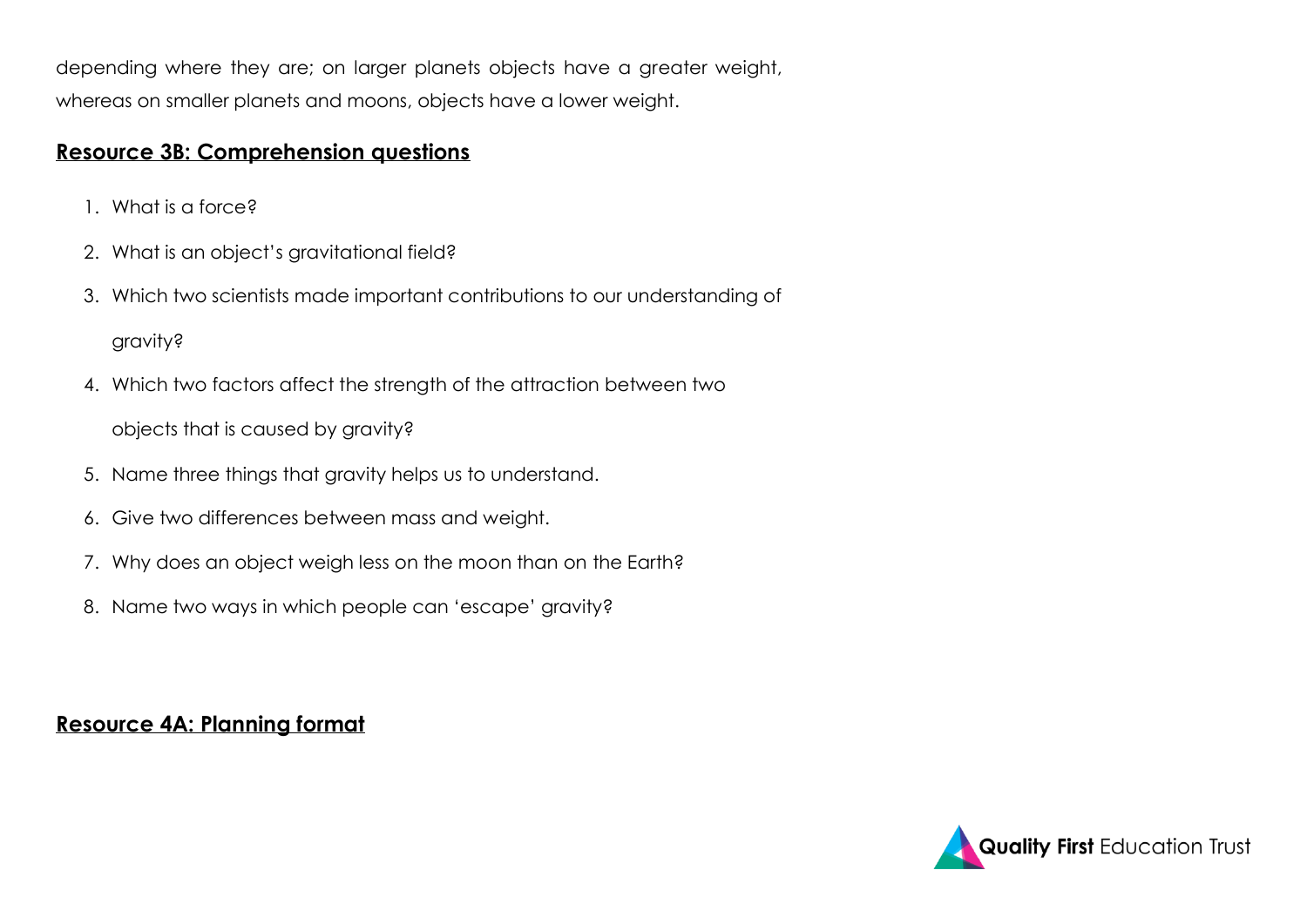| Title |  |  |  |
|-------|--|--|--|
|       |  |  |  |

| Intro       | $\mathsf G$ |  |
|-------------|-------------|--|
|             | S           |  |
|             | ABC         |  |
| Topic (A)   |             |  |
| Evidence    |             |  |
| Explanation |             |  |
| Topic (B)   |             |  |
| Evidence    |             |  |